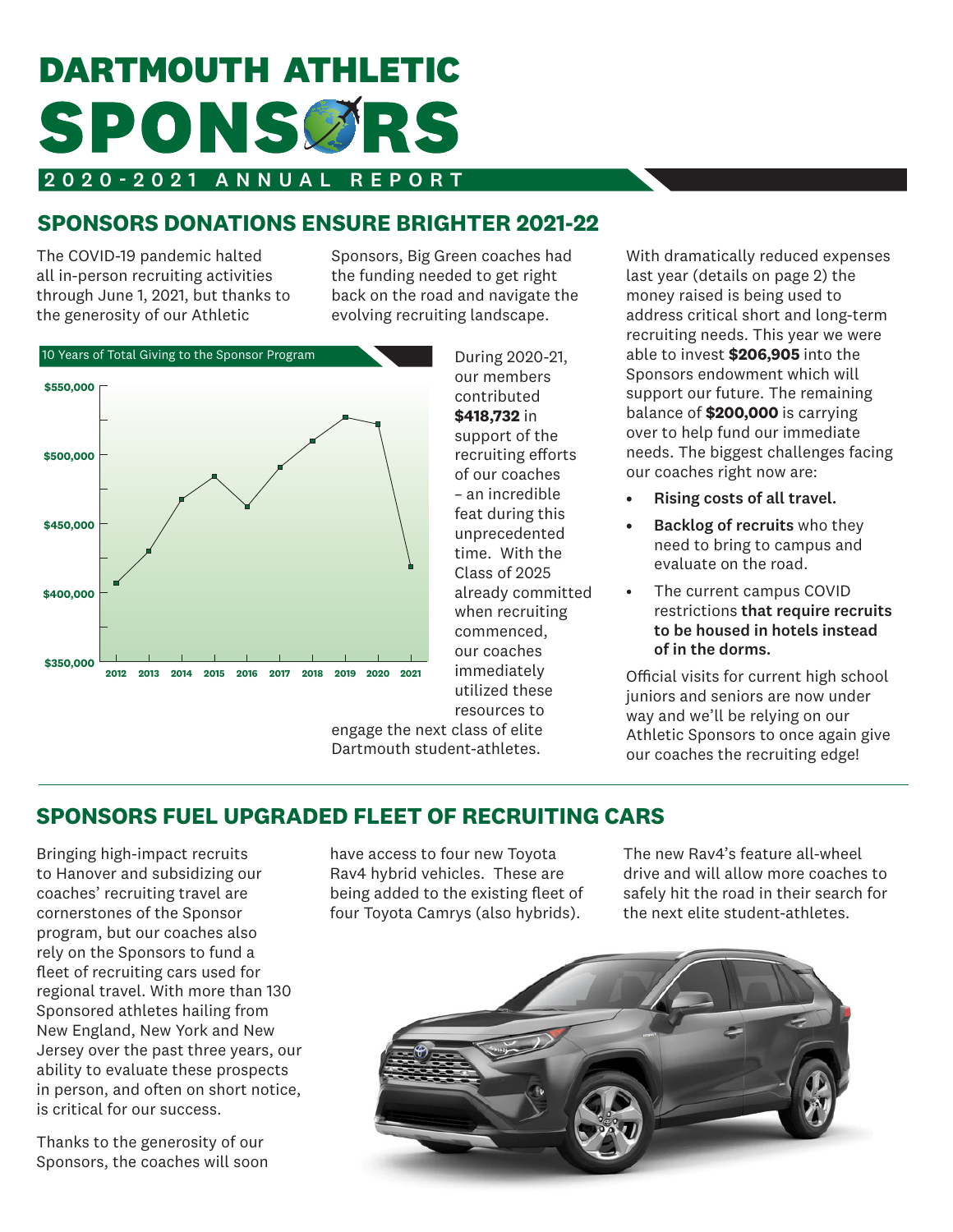

# 2020-21 FINANCIAL SUMMARY

| Carry-over from 2019-20 |                                                                       | \$105,580   |
|-------------------------|-----------------------------------------------------------------------|-------------|
| 2020-21 Income          | <b>Contributions from Sponsors</b>                                    | \$418,732   |
|                         | Endowment fund income                                                 | \$67,238    |
|                         | <b>Income</b>                                                         | \$485,970   |
| 2020-21 Expenditures    | Transportation of recruits                                            | (\$2,988)   |
|                         | Coaches' recruiting cars                                              | (\$20,894)  |
|                         | Coaches' recruiting trips                                             | (\$141,032) |
|                         | On-campus recruiting expenses                                         | \$0         |
|                         | Coaches' cell phones                                                  | (\$19,731)  |
|                         | Transfer to endowment                                                 | (\$206,905) |
|                         | <b>Expenditures</b>                                                   | (\$391,550) |
|                         | Carry-over to 2021-22 (essential to cover costs early in fiscal year) | \$200,000   |



| <b>Comparative Analysis</b>     | 2013-14     | 2014-15     | 2015-16     | 2016-17     | 2017-18     | 2018-19     | 2019-20     | 2020-21      |
|---------------------------------|-------------|-------------|-------------|-------------|-------------|-------------|-------------|--------------|
| <b>Total Membership</b>         | 1043        | 1066        | 949         | 952         | 951         | 951         | 944         | 948          |
| <b>Contributions</b>            | \$467,591   | \$484,152   | \$462,423   | \$490,737   | \$511,903   | \$527,130   | \$522,005   | \$418,732    |
| <b>Total Income</b>             | \$507,778   | \$525,338   | \$517,144   | \$541,533   | \$564,979   | \$582,638   | \$580,742   | \$485,970    |
| <b>Total Trip Expense</b>       | (\$129,832) | (\$142,373) | (\$135,569) | (\$149,804) | (\$148,637) | (\$166,917) | (\$144,180) | (\$2,988)    |
| <b>Average Trip Expense</b>     | (\$506)     | (\$585)     | (\$551)     | (\$527)     | (\$523)     | (\$520)     | (\$546)     | (\$699)      |
| <b>Total Trips</b>              | 257         | 243         | 251         | 284         | 284         | 321         | 258         | 3            |
| by High School Juniors          | $\Omega$    | $\Omega$    | $\Omega$    | 0           | $\Omega$    | 73          | 44          | 3            |
| by High School Seniors          | 257         | 243         | 251         | 284         | 284         | 248         | 214         | $\mathsf{O}$ |
| <b>Trippees Enrolling</b>       | 129         | 118         | 124         | 141         | 146         | 143         | 117         | $\mathsf{O}$ |
| <b>Coach Travel Expense</b>     | (\$250,000) | (\$275,000) | (\$290,000) | (\$310,000) | (\$310,000) | (\$310,000) | (\$288,156) | (\$141,032)  |
| <b>Total Recruits Enrolling</b> | 212         | 205         | 216         | 216         | 211         | 212         | 188         | 193          |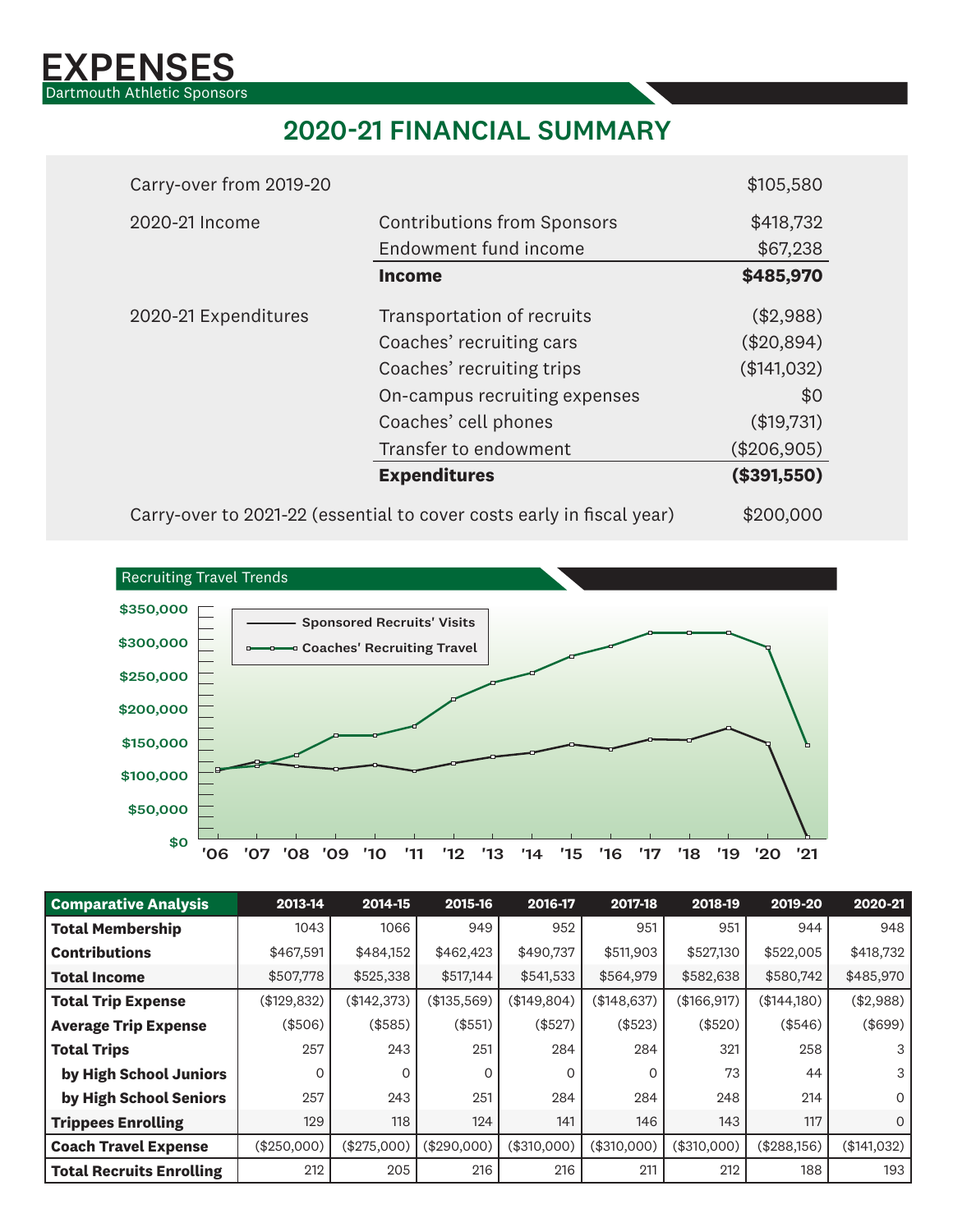# MEMBERSHIP DONATIONS

By Class — Dartmouth Athletic Sponsors 2020-21

| Class<br>Year | # of<br>Sponsors Donors | Leadership Individual          | Gifts Total            | Class<br>Gift         | Class<br>Year | # of<br>Sponsors          | Leadership Individual<br>Donors                  | Gifts Total                                                       | Class<br>Gift |
|---------------|-------------------------|--------------------------------|------------------------|-----------------------|---------------|---------------------------|--------------------------------------------------|-------------------------------------------------------------------|---------------|
| 1940          |                         | $\overline{0}$                 | \$0                    |                       | 1985          | $7\overline{ }$           | $2^{\circ}$                                      | \$2,550                                                           |               |
| 1941          |                         | $\overline{O}$                 | \$0                    |                       | 1986          | 17                        | 3                                                | \$5,100                                                           |               |
| 1942          |                         | $\overline{0}$                 | \$100                  |                       | 1987          | 10 <sup>°</sup>           |                                                  | \$1,200                                                           |               |
| 1944          | -1                      | $\overline{0}$                 | \$0                    |                       | 1988          | 11                        | -1                                               | \$3,500                                                           |               |
| 1945          |                         | $\overline{0}$                 | \$0                    |                       | 1989          | 9                         | $\overline{2}$                                   | \$2,525                                                           |               |
| 1946          | $\overline{2}$          | $\overline{0}$                 | \$0                    |                       | 1990          | 9                         | $\mathsf{O}$                                     | \$300                                                             |               |
| 1947          | $5\phantom{.0}$         | $\overline{0}$                 | \$400                  | \$250                 | 1991          | 12                        | $\overline{4}$                                   | \$4,600                                                           |               |
| 1948          | $\overline{2}$          |                                | \$3,000                | \$590                 | 1992          | 15                        | $\mathsf{O}$                                     | \$2,992                                                           |               |
| 1949          | 7                       | $\mathbf{1}$                   | \$5,300                |                       | 1993          | 13                        |                                                  | \$1,410                                                           |               |
| 1950          | 9                       | $\overline{O}$                 | \$1,350                |                       | 1994          | 10                        | $\overline{2}$                                   | \$2,700                                                           |               |
| 1951          | 14                      | $\overline{0}$                 | \$2,550                |                       | 1995          | $\overline{4}$            | $\overline{0}$                                   | \$0                                                               |               |
| 1952          | 20(8)                   | $\mathbf{1}$                   | \$2,925                |                       | 1996          | $7\phantom{.0}$           | $\mathsf{O}$                                     | \$540                                                             |               |
| 1953          | 14                      | $\circ$                        | \$2,100                | \$1,500(10)           | 1997          | $7\phantom{.0}$           | $\overline{2}$                                   | \$2,225                                                           |               |
| 1954          | 20(8)                   | 5                              | \$3,800                | $$4,741$ (4)          | 1998          | $\overline{4}$            |                                                  | \$5,250                                                           |               |
| 1955          | 22(5)                   | $\mathbf{1}$                   | \$4,195                | \$2,000(8)            | 1999          | $5^{\circ}$               | $\overline{0}$                                   | \$100                                                             |               |
| 1956          | 10 <sup>°</sup>         | 3                              | \$5,000                |                       | 2000          | $\overline{4}$            | $\circ$                                          | \$600                                                             |               |
| 1957          | 13                      | $\overline{4}$                 | \$12,850(8)            | \$5,000(3)            | 2001<br>2002  | 6<br>$5\phantom{.0}$      | $\mathsf{O}$                                     | \$1,825<br>\$73                                                   |               |
| 1958          | 20(8)                   | 4                              | \$9,900(10)            | \$8,000(2)            | 2003          | $\mathbf{3}$              | $\overline{0}$                                   | \$0                                                               |               |
| 1959          | 46(1)                   | $\overline{4}$                 | \$7,359                | \$3,000(5)            | 2004          | $\overline{2}$            | $\mathsf{O}$                                     | \$0                                                               |               |
| 1960          | 21(6)                   | $\overline{2}$                 | \$5,850                | \$3,000(5)            | 2005          | $\overline{4}$            | $\overline{0}$                                   | \$100                                                             |               |
| 1961          | 18(9)                   | $5\phantom{.0}$                | \$16,225(4)            | \$2,500(6)            | 2006          | 3                         |                                                  | \$1,600                                                           |               |
| 1962          | 20(7)                   | 8                              | \$17,000(3)            | \$5,000(3)            | 2007          | $\overline{1}$            |                                                  | \$1,000                                                           |               |
| 1963          | 28(4)                   | $6\phantom{1}6$                | \$10,175(9)            | \$10,731(1)           | 2008          | $\overline{1}$            | $\mathsf{O}$                                     | \$0                                                               |               |
| 1964          | 29(3)                   | $\overline{4}$                 | \$15,800(5)            | \$1,000               | 2010          | $\mathbf{3}$              | $\overline{0}$                                   | \$20                                                              |               |
| 1965<br>1966  | 15<br>12                | $\overline{4}$                 | \$7,650                |                       | 2011          | $\overline{2}$            | $\mathsf{O}$                                     | \$0                                                               |               |
| 1967          | 11                      | $\overline{0}$<br>$\mathbf{3}$ | \$780<br>\$5,400       | \$2,400(7)<br>\$1,200 | 2012          | $5\phantom{.0}$           | $\overline{0}$                                   | \$215                                                             |               |
| 1968          | 18(9)                   | 8                              | \$40,400(1)            | \$1,000               | 2013          |                           | $\overline{0}$                                   | \$0                                                               |               |
| 1969          | 11                      | 3 <sup>2</sup>                 | \$4,000                | \$1,200               | 2014          | $\overline{2}$            | $\overline{0}$                                   | \$25                                                              |               |
| 1970          | 9                       | $\overline{2}$                 | \$1,900                |                       | 2016          | $\overline{2}$            | $\overline{0}$                                   | \$0                                                               |               |
| 1971          | 13                      | 3 <sup>1</sup>                 | \$7,750                | \$471                 | 2017          | $\overline{2}$            | $\overline{0}$                                   | \$0                                                               |               |
| 1972          | 16                      | $\mathbf{3}$                   | \$8,035                | \$2,000(8)            | 2018          | $\mathbf{1}$              | $\mathsf{O}$                                     | \$0                                                               |               |
| 1973          | 17(10)                  | $\overline{1}$                 | \$3,750                |                       | 2019          |                           | $\overline{O}$                                   | \$20                                                              |               |
| 1974          | 11                      | $\overline{2}$                 | \$3,424                | \$1,500(10)           | Subtotal: 829 |                           | 138                                              | \$336,764                                                         | \$55,518      |
| 1975          | 15                      | $\overline{4}$                 | \$6,228                |                       | Parents 61    |                           | 5 <sup>1</sup>                                   | \$18,280                                                          |               |
| 1976          | 9                       | $\overline{2}$                 | \$5,700                | \$1,976(9)            | Others        | 24                        | $\mathbf{1}$                                     | \$7,328                                                           |               |
| 1977          | 10 <sup>°</sup>         | $\mathbf{3}$                   | \$3,225                | \$1,200               | Classes 34    |                           | 16                                               | \$55,518                                                          |               |
| 1978          | 34(2)                   | 8                              | \$13,525(7)            |                       | Corporate     |                           |                                                  | \$843                                                             |               |
| 1979          | 28(4)                   | 5 <sup>5</sup>                 | \$7,508                |                       | Matching      |                           |                                                  |                                                                   |               |
| 1980          | 29(3)                   | 8                              | \$26,050(2)            |                       | TOTAL 948     |                           | 160                                              | \$418,732                                                         |               |
| 1981          | 14                      | 3 <sup>1</sup>                 | \$5,509                |                       |               |                           |                                                  | The top ten classes in each category are noted by rank $(*)$ .    |               |
| 1982<br>1983  | 16                      | $\mathbf{3}$<br>$\mathbf{1}$   | \$14,330(6)<br>\$2,750 |                       |               | gifts are \$1,200 or more |                                                  | Individual Leadership donors gave \$600 or more; Class Leadership |               |
| 1984          | 14<br>13                | $\mathbf{1}$                   |                        |                       |               |                           | * Denotes gift distribution from Class endowment |                                                                   |               |
|               |                         |                                | \$2,500                |                       |               |                           |                                                  |                                                                   |               |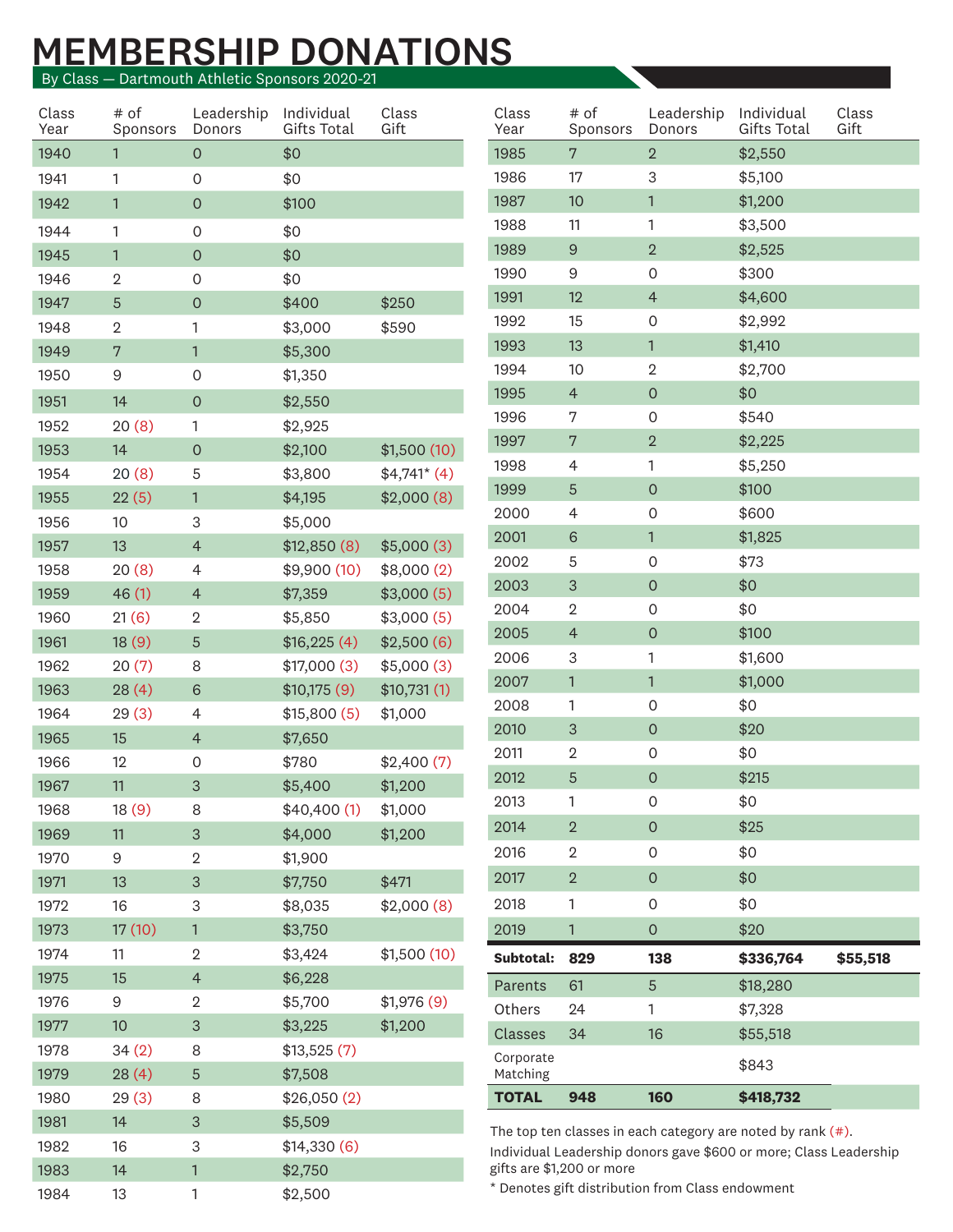#### IMPACT BY SPORT **IMPACT BY**

Athletic Recruits in the Class of 2025 Athletic Recruits in the Class of  $2025$ 

| <b>Trips by Recruits for Fall 2021 Enrollment</b><br>2020-21 Trips<br>Sport<br>% Admits<br>Visited as<br>Visited as<br>Number<br>by<br>Number<br><b>Number</b><br>Average<br>by<br><b>Enrolling</b> Enrolling<br>Seniors<br>Seniors<br>Applied<br>Admitted<br>trip cost<br>Juniors<br>Juniors<br><b>Baseball</b><br>$\mathbf{0}$<br>\$0<br>$\mathbf{0}$<br>$\mathbf{0}$<br>$\boldsymbol{0}$<br>$\mathbf{0}$<br>$\mathbf{0}$<br>$\bf{0}$<br>N/A<br>M Basketball<br>$\boldsymbol{0}$<br>\$0<br>$\mathbf{0}$<br>$\boldsymbol{0}$<br>$\boldsymbol{0}$<br>$\boldsymbol{0}$<br>$\boldsymbol{0}$<br>$\bf{0}$<br>N/A<br>$\boldsymbol{0}$<br>$\boldsymbol{0}$<br>\$0<br>$\mathbf{0}$<br>$\boldsymbol{0}$<br>$\boldsymbol{0}$<br>$\boldsymbol{0}$<br><b>W</b> Basketball<br>$\bf{0}$<br>N/A<br><b>Field Hockey</b><br>$\boldsymbol{0}$<br>\$0<br>$\boldsymbol{0}$<br>$\mathbf{1}$<br>$\mathbf{0}$<br>$\mathbf{1}$<br>$\mathbf{1}$<br>$\mathbf{1}$<br>100%<br>Football<br>\$0<br>$\mathbf{0}$<br>$\boldsymbol{0}$<br>$\mathbf{0}$<br>$\bf{0}$<br>$\boldsymbol{0}$<br>$\boldsymbol{0}$<br>$\bf{0}$<br>N/A<br>M Golf<br>\$0<br>$\boldsymbol{0}$<br>$\boldsymbol{0}$<br>$\boldsymbol{0}$<br>$\boldsymbol{0}$<br>$\bf{0}$<br>$\boldsymbol{0}$<br>$\bf{0}$<br>N/A<br>\$0<br><b>W</b> Golf<br>$\mathbf{0}$<br>$\boldsymbol{0}$<br>$\boldsymbol{0}$<br>$\bf{0}$<br>$\boldsymbol{0}$<br>$\boldsymbol{0}$<br>$\bf{0}$<br>$\%$<br>\$0<br>$\boldsymbol{0}$<br>$\mathbf{0}$<br>$\bf{0}$<br>$\boldsymbol{0}$<br>$\boldsymbol{0}$<br>M Ice Hockey<br>$\boldsymbol{0}$<br>$\bf{0}$<br>N/A<br>\$0<br>$\boldsymbol{0}$<br>$\boldsymbol{0}$<br><b>W</b> Ice Hockey<br>$\boldsymbol{0}$<br>$\overline{4}$<br>$\overline{4}$<br>$\overline{4}$<br>$\boldsymbol{4}$<br>100%<br>$\overline{2}$<br>$\mathbf{0}$<br>$\bf{0}$<br>$\boldsymbol{0}$<br>$\boldsymbol{0}$<br>$\mathbf{0}$<br>\$846<br>$\bf{0}$<br>M Lacrosse<br>N/A<br>$\overline{3}$<br>3<br>3<br>\$0<br>$\boldsymbol{0}$<br>3<br><b>W</b> Lacrosse<br>$\boldsymbol{0}$<br>$\boldsymbol{0}$<br>100%<br>$\boldsymbol{0}$<br>\$0<br>$\mathbf{0}$<br>$\boldsymbol{0}$<br>$\boldsymbol{0}$<br>$\boldsymbol{0}$<br>$\bf{0}$<br>M Hvywt Rowing<br>$\boldsymbol{0}$<br>N/A<br>\$0<br>$\boldsymbol{0}$<br>$\boldsymbol{0}$<br>$\boldsymbol{0}$<br>$\mathbf{0}$<br>$\mathbf{0}$<br>$\boldsymbol{0}$<br>$\bf{0}$<br><b>MLwt Rowing</b><br>N/A<br>$\boldsymbol{0}$<br>\$0<br>$\mathbf{0}$<br>$\boldsymbol{0}$<br>$\boldsymbol{0}$<br><b>W</b> Rowing<br>$\boldsymbol{0}$<br>$\boldsymbol{0}$<br>$\bf{0}$<br>N/A<br><b>W</b> Rugby<br>$\boldsymbol{0}$<br>\$0<br>$\mathbf{0}$<br>$\boldsymbol{0}$<br>$\boldsymbol{0}$<br>$\boldsymbol{0}$<br>$\boldsymbol{0}$<br>$\bf{0}$<br>N/A<br>Sailing<br>$\boldsymbol{0}$<br>$\boldsymbol{0}$<br>\$0<br>$\mathbf{0}$<br>$\boldsymbol{0}$<br>$\boldsymbol{0}$<br>$\boldsymbol{0}$<br>$\bf{0}$<br>N/A<br>Skiing<br>$\boldsymbol{0}$<br>\$0<br>$\mathbf{0}$<br>$\mathbf{0}$<br>$\boldsymbol{0}$<br>$\boldsymbol{0}$<br>$\bf{0}$<br>N/A<br>$\boldsymbol{0}$<br>\$0<br>$\overline{2}$<br>$\overline{2}$<br>M Soccer<br>$\boldsymbol{0}$<br>$\boldsymbol{0}$<br>$\bf{0}$<br>$\overline{2}$<br>$\overline{2}$<br>100%<br>\$0<br>$\overline{c}$<br>$\overline{2}$<br>$\overline{c}$<br>$\overline{2}$<br>$\boldsymbol{0}$<br>$\boldsymbol{0}$<br>$\boldsymbol{0}$<br>100%<br><b>W</b> Soccer<br>Softball<br>\$0<br>$\overline{2}$<br>$\overline{2}$<br>$\overline{2}$<br>$\overline{2}$<br>$\boldsymbol{0}$<br>$\boldsymbol{0}$<br>$\mathbf{0}$<br>100% |
|----------------------------------------------------------------------------------------------------------------------------------------------------------------------------------------------------------------------------------------------------------------------------------------------------------------------------------------------------------------------------------------------------------------------------------------------------------------------------------------------------------------------------------------------------------------------------------------------------------------------------------------------------------------------------------------------------------------------------------------------------------------------------------------------------------------------------------------------------------------------------------------------------------------------------------------------------------------------------------------------------------------------------------------------------------------------------------------------------------------------------------------------------------------------------------------------------------------------------------------------------------------------------------------------------------------------------------------------------------------------------------------------------------------------------------------------------------------------------------------------------------------------------------------------------------------------------------------------------------------------------------------------------------------------------------------------------------------------------------------------------------------------------------------------------------------------------------------------------------------------------------------------------------------------------------------------------------------------------------------------------------------------------------------------------------------------------------------------------------------------------------------------------------------------------------------------------------------------------------------------------------------------------------------------------------------------------------------------------------------------------------------------------------------------------------------------------------------------------------------------------------------------------------------------------------------------------------------------------------------------------------------------------------------------------------------------------------------------------------------------------------------------------------------------------------------------------------------------------------------------------------------------------------------------------------------------------------------------------------------------------------------------------------------------------------------------------------------------------------------------------------------------------------------------------------------------------------------------------------------------------------------------------------------------------------------------------------------------------------------------------------------------------------------------------------------------------------------------------------------------------|
|                                                                                                                                                                                                                                                                                                                                                                                                                                                                                                                                                                                                                                                                                                                                                                                                                                                                                                                                                                                                                                                                                                                                                                                                                                                                                                                                                                                                                                                                                                                                                                                                                                                                                                                                                                                                                                                                                                                                                                                                                                                                                                                                                                                                                                                                                                                                                                                                                                                                                                                                                                                                                                                                                                                                                                                                                                                                                                                                                                                                                                                                                                                                                                                                                                                                                                                                                                                                                                                                                                    |
|                                                                                                                                                                                                                                                                                                                                                                                                                                                                                                                                                                                                                                                                                                                                                                                                                                                                                                                                                                                                                                                                                                                                                                                                                                                                                                                                                                                                                                                                                                                                                                                                                                                                                                                                                                                                                                                                                                                                                                                                                                                                                                                                                                                                                                                                                                                                                                                                                                                                                                                                                                                                                                                                                                                                                                                                                                                                                                                                                                                                                                                                                                                                                                                                                                                                                                                                                                                                                                                                                                    |
|                                                                                                                                                                                                                                                                                                                                                                                                                                                                                                                                                                                                                                                                                                                                                                                                                                                                                                                                                                                                                                                                                                                                                                                                                                                                                                                                                                                                                                                                                                                                                                                                                                                                                                                                                                                                                                                                                                                                                                                                                                                                                                                                                                                                                                                                                                                                                                                                                                                                                                                                                                                                                                                                                                                                                                                                                                                                                                                                                                                                                                                                                                                                                                                                                                                                                                                                                                                                                                                                                                    |
|                                                                                                                                                                                                                                                                                                                                                                                                                                                                                                                                                                                                                                                                                                                                                                                                                                                                                                                                                                                                                                                                                                                                                                                                                                                                                                                                                                                                                                                                                                                                                                                                                                                                                                                                                                                                                                                                                                                                                                                                                                                                                                                                                                                                                                                                                                                                                                                                                                                                                                                                                                                                                                                                                                                                                                                                                                                                                                                                                                                                                                                                                                                                                                                                                                                                                                                                                                                                                                                                                                    |
|                                                                                                                                                                                                                                                                                                                                                                                                                                                                                                                                                                                                                                                                                                                                                                                                                                                                                                                                                                                                                                                                                                                                                                                                                                                                                                                                                                                                                                                                                                                                                                                                                                                                                                                                                                                                                                                                                                                                                                                                                                                                                                                                                                                                                                                                                                                                                                                                                                                                                                                                                                                                                                                                                                                                                                                                                                                                                                                                                                                                                                                                                                                                                                                                                                                                                                                                                                                                                                                                                                    |
|                                                                                                                                                                                                                                                                                                                                                                                                                                                                                                                                                                                                                                                                                                                                                                                                                                                                                                                                                                                                                                                                                                                                                                                                                                                                                                                                                                                                                                                                                                                                                                                                                                                                                                                                                                                                                                                                                                                                                                                                                                                                                                                                                                                                                                                                                                                                                                                                                                                                                                                                                                                                                                                                                                                                                                                                                                                                                                                                                                                                                                                                                                                                                                                                                                                                                                                                                                                                                                                                                                    |
|                                                                                                                                                                                                                                                                                                                                                                                                                                                                                                                                                                                                                                                                                                                                                                                                                                                                                                                                                                                                                                                                                                                                                                                                                                                                                                                                                                                                                                                                                                                                                                                                                                                                                                                                                                                                                                                                                                                                                                                                                                                                                                                                                                                                                                                                                                                                                                                                                                                                                                                                                                                                                                                                                                                                                                                                                                                                                                                                                                                                                                                                                                                                                                                                                                                                                                                                                                                                                                                                                                    |
|                                                                                                                                                                                                                                                                                                                                                                                                                                                                                                                                                                                                                                                                                                                                                                                                                                                                                                                                                                                                                                                                                                                                                                                                                                                                                                                                                                                                                                                                                                                                                                                                                                                                                                                                                                                                                                                                                                                                                                                                                                                                                                                                                                                                                                                                                                                                                                                                                                                                                                                                                                                                                                                                                                                                                                                                                                                                                                                                                                                                                                                                                                                                                                                                                                                                                                                                                                                                                                                                                                    |
|                                                                                                                                                                                                                                                                                                                                                                                                                                                                                                                                                                                                                                                                                                                                                                                                                                                                                                                                                                                                                                                                                                                                                                                                                                                                                                                                                                                                                                                                                                                                                                                                                                                                                                                                                                                                                                                                                                                                                                                                                                                                                                                                                                                                                                                                                                                                                                                                                                                                                                                                                                                                                                                                                                                                                                                                                                                                                                                                                                                                                                                                                                                                                                                                                                                                                                                                                                                                                                                                                                    |
|                                                                                                                                                                                                                                                                                                                                                                                                                                                                                                                                                                                                                                                                                                                                                                                                                                                                                                                                                                                                                                                                                                                                                                                                                                                                                                                                                                                                                                                                                                                                                                                                                                                                                                                                                                                                                                                                                                                                                                                                                                                                                                                                                                                                                                                                                                                                                                                                                                                                                                                                                                                                                                                                                                                                                                                                                                                                                                                                                                                                                                                                                                                                                                                                                                                                                                                                                                                                                                                                                                    |
|                                                                                                                                                                                                                                                                                                                                                                                                                                                                                                                                                                                                                                                                                                                                                                                                                                                                                                                                                                                                                                                                                                                                                                                                                                                                                                                                                                                                                                                                                                                                                                                                                                                                                                                                                                                                                                                                                                                                                                                                                                                                                                                                                                                                                                                                                                                                                                                                                                                                                                                                                                                                                                                                                                                                                                                                                                                                                                                                                                                                                                                                                                                                                                                                                                                                                                                                                                                                                                                                                                    |
|                                                                                                                                                                                                                                                                                                                                                                                                                                                                                                                                                                                                                                                                                                                                                                                                                                                                                                                                                                                                                                                                                                                                                                                                                                                                                                                                                                                                                                                                                                                                                                                                                                                                                                                                                                                                                                                                                                                                                                                                                                                                                                                                                                                                                                                                                                                                                                                                                                                                                                                                                                                                                                                                                                                                                                                                                                                                                                                                                                                                                                                                                                                                                                                                                                                                                                                                                                                                                                                                                                    |
|                                                                                                                                                                                                                                                                                                                                                                                                                                                                                                                                                                                                                                                                                                                                                                                                                                                                                                                                                                                                                                                                                                                                                                                                                                                                                                                                                                                                                                                                                                                                                                                                                                                                                                                                                                                                                                                                                                                                                                                                                                                                                                                                                                                                                                                                                                                                                                                                                                                                                                                                                                                                                                                                                                                                                                                                                                                                                                                                                                                                                                                                                                                                                                                                                                                                                                                                                                                                                                                                                                    |
|                                                                                                                                                                                                                                                                                                                                                                                                                                                                                                                                                                                                                                                                                                                                                                                                                                                                                                                                                                                                                                                                                                                                                                                                                                                                                                                                                                                                                                                                                                                                                                                                                                                                                                                                                                                                                                                                                                                                                                                                                                                                                                                                                                                                                                                                                                                                                                                                                                                                                                                                                                                                                                                                                                                                                                                                                                                                                                                                                                                                                                                                                                                                                                                                                                                                                                                                                                                                                                                                                                    |
|                                                                                                                                                                                                                                                                                                                                                                                                                                                                                                                                                                                                                                                                                                                                                                                                                                                                                                                                                                                                                                                                                                                                                                                                                                                                                                                                                                                                                                                                                                                                                                                                                                                                                                                                                                                                                                                                                                                                                                                                                                                                                                                                                                                                                                                                                                                                                                                                                                                                                                                                                                                                                                                                                                                                                                                                                                                                                                                                                                                                                                                                                                                                                                                                                                                                                                                                                                                                                                                                                                    |
|                                                                                                                                                                                                                                                                                                                                                                                                                                                                                                                                                                                                                                                                                                                                                                                                                                                                                                                                                                                                                                                                                                                                                                                                                                                                                                                                                                                                                                                                                                                                                                                                                                                                                                                                                                                                                                                                                                                                                                                                                                                                                                                                                                                                                                                                                                                                                                                                                                                                                                                                                                                                                                                                                                                                                                                                                                                                                                                                                                                                                                                                                                                                                                                                                                                                                                                                                                                                                                                                                                    |
|                                                                                                                                                                                                                                                                                                                                                                                                                                                                                                                                                                                                                                                                                                                                                                                                                                                                                                                                                                                                                                                                                                                                                                                                                                                                                                                                                                                                                                                                                                                                                                                                                                                                                                                                                                                                                                                                                                                                                                                                                                                                                                                                                                                                                                                                                                                                                                                                                                                                                                                                                                                                                                                                                                                                                                                                                                                                                                                                                                                                                                                                                                                                                                                                                                                                                                                                                                                                                                                                                                    |
|                                                                                                                                                                                                                                                                                                                                                                                                                                                                                                                                                                                                                                                                                                                                                                                                                                                                                                                                                                                                                                                                                                                                                                                                                                                                                                                                                                                                                                                                                                                                                                                                                                                                                                                                                                                                                                                                                                                                                                                                                                                                                                                                                                                                                                                                                                                                                                                                                                                                                                                                                                                                                                                                                                                                                                                                                                                                                                                                                                                                                                                                                                                                                                                                                                                                                                                                                                                                                                                                                                    |
|                                                                                                                                                                                                                                                                                                                                                                                                                                                                                                                                                                                                                                                                                                                                                                                                                                                                                                                                                                                                                                                                                                                                                                                                                                                                                                                                                                                                                                                                                                                                                                                                                                                                                                                                                                                                                                                                                                                                                                                                                                                                                                                                                                                                                                                                                                                                                                                                                                                                                                                                                                                                                                                                                                                                                                                                                                                                                                                                                                                                                                                                                                                                                                                                                                                                                                                                                                                                                                                                                                    |
|                                                                                                                                                                                                                                                                                                                                                                                                                                                                                                                                                                                                                                                                                                                                                                                                                                                                                                                                                                                                                                                                                                                                                                                                                                                                                                                                                                                                                                                                                                                                                                                                                                                                                                                                                                                                                                                                                                                                                                                                                                                                                                                                                                                                                                                                                                                                                                                                                                                                                                                                                                                                                                                                                                                                                                                                                                                                                                                                                                                                                                                                                                                                                                                                                                                                                                                                                                                                                                                                                                    |
|                                                                                                                                                                                                                                                                                                                                                                                                                                                                                                                                                                                                                                                                                                                                                                                                                                                                                                                                                                                                                                                                                                                                                                                                                                                                                                                                                                                                                                                                                                                                                                                                                                                                                                                                                                                                                                                                                                                                                                                                                                                                                                                                                                                                                                                                                                                                                                                                                                                                                                                                                                                                                                                                                                                                                                                                                                                                                                                                                                                                                                                                                                                                                                                                                                                                                                                                                                                                                                                                                                    |
|                                                                                                                                                                                                                                                                                                                                                                                                                                                                                                                                                                                                                                                                                                                                                                                                                                                                                                                                                                                                                                                                                                                                                                                                                                                                                                                                                                                                                                                                                                                                                                                                                                                                                                                                                                                                                                                                                                                                                                                                                                                                                                                                                                                                                                                                                                                                                                                                                                                                                                                                                                                                                                                                                                                                                                                                                                                                                                                                                                                                                                                                                                                                                                                                                                                                                                                                                                                                                                                                                                    |
|                                                                                                                                                                                                                                                                                                                                                                                                                                                                                                                                                                                                                                                                                                                                                                                                                                                                                                                                                                                                                                                                                                                                                                                                                                                                                                                                                                                                                                                                                                                                                                                                                                                                                                                                                                                                                                                                                                                                                                                                                                                                                                                                                                                                                                                                                                                                                                                                                                                                                                                                                                                                                                                                                                                                                                                                                                                                                                                                                                                                                                                                                                                                                                                                                                                                                                                                                                                                                                                                                                    |
| \$0<br>M Squash<br>$\boldsymbol{0}$<br>$\mathbf{0}$<br>$\mathbf{0}$<br>$\boldsymbol{0}$<br>$\boldsymbol{0}$<br>$\mathbf{0}$<br>$\bf{0}$<br>N/A                                                                                                                                                                                                                                                                                                                                                                                                                                                                                                                                                                                                                                                                                                                                                                                                                                                                                                                                                                                                                                                                                                                                                                                                                                                                                                                                                                                                                                                                                                                                                                                                                                                                                                                                                                                                                                                                                                                                                                                                                                                                                                                                                                                                                                                                                                                                                                                                                                                                                                                                                                                                                                                                                                                                                                                                                                                                                                                                                                                                                                                                                                                                                                                                                                                                                                                                                     |
| \$0<br>$\boldsymbol{0}$<br>$\boldsymbol{0}$<br>$\boldsymbol{0}$<br>$\bf{0}$<br>$\boldsymbol{0}$<br>$\boldsymbol{0}$<br>W Squash<br>$\bf{0}$<br>N/A                                                                                                                                                                                                                                                                                                                                                                                                                                                                                                                                                                                                                                                                                                                                                                                                                                                                                                                                                                                                                                                                                                                                                                                                                                                                                                                                                                                                                                                                                                                                                                                                                                                                                                                                                                                                                                                                                                                                                                                                                                                                                                                                                                                                                                                                                                                                                                                                                                                                                                                                                                                                                                                                                                                                                                                                                                                                                                                                                                                                                                                                                                                                                                                                                                                                                                                                                 |
| $\boldsymbol{0}$<br>\$0<br>$\mathbf{0}$<br>$\boldsymbol{0}$<br>$\boldsymbol{0}$<br>M Swim & Diving<br>$\boldsymbol{0}$<br>$\boldsymbol{0}$<br>$\bf{0}$<br>0%                                                                                                                                                                                                                                                                                                                                                                                                                                                                                                                                                                                                                                                                                                                                                                                                                                                                                                                                                                                                                                                                                                                                                                                                                                                                                                                                                                                                                                                                                                                                                                                                                                                                                                                                                                                                                                                                                                                                                                                                                                                                                                                                                                                                                                                                                                                                                                                                                                                                                                                                                                                                                                                                                                                                                                                                                                                                                                                                                                                                                                                                                                                                                                                                                                                                                                                                       |
| \$0<br>$\mathbf{0}$<br>$\boldsymbol{0}$<br>$\boldsymbol{0}$<br>$\boldsymbol{0}$<br>W Swim & Diving<br>$\boldsymbol{0}$<br>$\boldsymbol{0}$<br>$\bf{0}$<br>0%                                                                                                                                                                                                                                                                                                                                                                                                                                                                                                                                                                                                                                                                                                                                                                                                                                                                                                                                                                                                                                                                                                                                                                                                                                                                                                                                                                                                                                                                                                                                                                                                                                                                                                                                                                                                                                                                                                                                                                                                                                                                                                                                                                                                                                                                                                                                                                                                                                                                                                                                                                                                                                                                                                                                                                                                                                                                                                                                                                                                                                                                                                                                                                                                                                                                                                                                       |
| \$1,250<br>$\boldsymbol{0}$<br>$\mathbf{0}$<br>$\mathbf{0}$<br>$\boldsymbol{0}$<br>$\boldsymbol{0}$<br>M Tennis<br>$\mathbf{1}$<br>$\bf{0}$<br>N/A                                                                                                                                                                                                                                                                                                                                                                                                                                                                                                                                                                                                                                                                                                                                                                                                                                                                                                                                                                                                                                                                                                                                                                                                                                                                                                                                                                                                                                                                                                                                                                                                                                                                                                                                                                                                                                                                                                                                                                                                                                                                                                                                                                                                                                                                                                                                                                                                                                                                                                                                                                                                                                                                                                                                                                                                                                                                                                                                                                                                                                                                                                                                                                                                                                                                                                                                                 |
| $\mathbf{0}$<br>$\boldsymbol{0}$<br>$\boldsymbol{0}$<br>$\boldsymbol{0}$<br>$\mathbf{0}$<br>\$0<br>$\mathbf{0}$<br><b>W</b> Tennis<br>$\bf{0}$<br>N/A                                                                                                                                                                                                                                                                                                                                                                                                                                                                                                                                                                                                                                                                                                                                                                                                                                                                                                                                                                                                                                                                                                                                                                                                                                                                                                                                                                                                                                                                                                                                                                                                                                                                                                                                                                                                                                                                                                                                                                                                                                                                                                                                                                                                                                                                                                                                                                                                                                                                                                                                                                                                                                                                                                                                                                                                                                                                                                                                                                                                                                                                                                                                                                                                                                                                                                                                              |
| M Track & XC<br>$\mathbf{0}$<br>\$0<br>$\mathbf{0}$<br>$\boldsymbol{0}$<br>$\boldsymbol{0}$<br>$\mathbf{0}$<br>$\boldsymbol{0}$<br>$\bf{0}$<br>N/A                                                                                                                                                                                                                                                                                                                                                                                                                                                                                                                                                                                                                                                                                                                                                                                                                                                                                                                                                                                                                                                                                                                                                                                                                                                                                                                                                                                                                                                                                                                                                                                                                                                                                                                                                                                                                                                                                                                                                                                                                                                                                                                                                                                                                                                                                                                                                                                                                                                                                                                                                                                                                                                                                                                                                                                                                                                                                                                                                                                                                                                                                                                                                                                                                                                                                                                                                 |
| $\mathbf{0}$<br>\$0<br>$\mathbf{0}$<br>$\boldsymbol{0}$<br>$\boldsymbol{0}$<br>W Track & XC<br>$\boldsymbol{0}$<br>$\mathbf{0}$<br>$\bf{0}$<br>N/A                                                                                                                                                                                                                                                                                                                                                                                                                                                                                                                                                                                                                                                                                                                                                                                                                                                                                                                                                                                                                                                                                                                                                                                                                                                                                                                                                                                                                                                                                                                                                                                                                                                                                                                                                                                                                                                                                                                                                                                                                                                                                                                                                                                                                                                                                                                                                                                                                                                                                                                                                                                                                                                                                                                                                                                                                                                                                                                                                                                                                                                                                                                                                                                                                                                                                                                                                 |
| $\overline{2}$<br>$\overline{2}$<br>$\overline{2}$<br><b>W</b> Volleyball<br>$\boldsymbol{0}$<br>$\mathbf{0}$<br>\$0<br>$\boldsymbol{0}$<br>$\overline{2}$<br>100%                                                                                                                                                                                                                                                                                                                                                                                                                                                                                                                                                                                                                                                                                                                                                                                                                                                                                                                                                                                                                                                                                                                                                                                                                                                                                                                                                                                                                                                                                                                                                                                                                                                                                                                                                                                                                                                                                                                                                                                                                                                                                                                                                                                                                                                                                                                                                                                                                                                                                                                                                                                                                                                                                                                                                                                                                                                                                                                                                                                                                                                                                                                                                                                                                                                                                                                                 |
| <b>TOTALS</b><br>3<br>\$699<br>$\boldsymbol{0}$<br>16<br>$\boldsymbol{0}$<br>16<br>16<br><b>16</b><br>100%                                                                                                                                                                                                                                                                                                                                                                                                                                                                                                                                                                                                                                                                                                                                                                                                                                                                                                                                                                                                                                                                                                                                                                                                                                                                                                                                                                                                                                                                                                                                                                                                                                                                                                                                                                                                                                                                                                                                                                                                                                                                                                                                                                                                                                                                                                                                                                                                                                                                                                                                                                                                                                                                                                                                                                                                                                                                                                                                                                                                                                                                                                                                                                                                                                                                                                                                                                                         |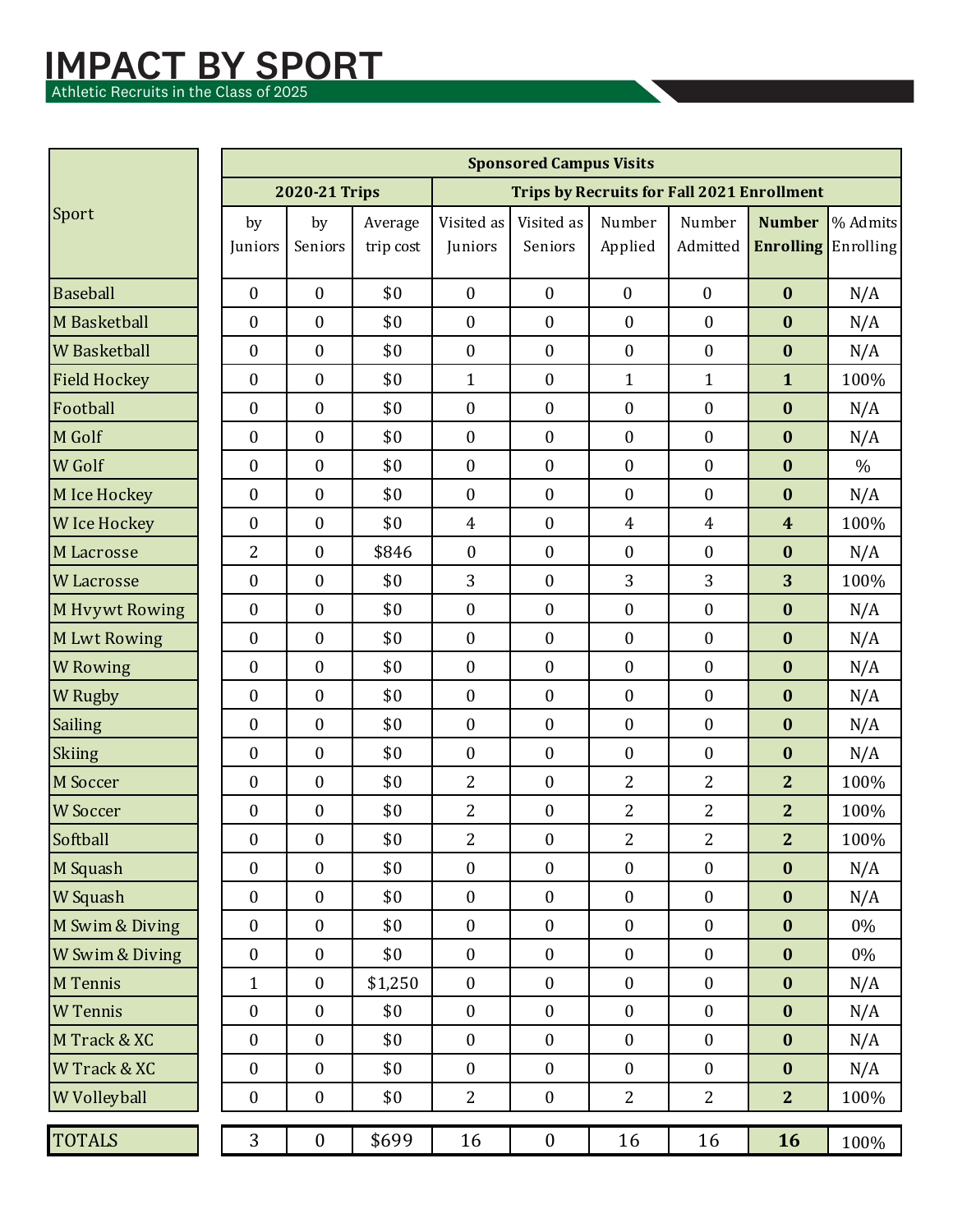## FOLLOW THE BIG GREEN CONLINE RENEWALS

Competition is back! Follow your favorite teams in person or virtually.

**Video Streaming:** Again this year, **ESPN+** offers live streaming of hundreds of Ivy League athletic events, plus many other collegiate conferences and professional sports. Coverage of Ivy football, basketball, and hockey features multiple HD cameras, replays, and professional announcers for most games, while HD video is also available in other sports. Visit **plus.espn.com** to sign up for just \$6.99/month or \$69.99/year.

**Tickets** for Dartmouth Football, Soccer, Basketball, and Hockey are now on sale through DartmouthSports.com or by calling (603) 646-2466. Digital tickets are now available for all home events.

**Receptions:** All Sponsors are cordially invited to attend pregame receptions prior to each home football game, with complimentary food and beverages beginning two hours before kick-off. Co-hosted by the Friends of Dartmouth Football, you'll find our tent adjacent to the West Stands at Memorial Field.

If you prefer the convenience of renewing online, just visit

**DartmouthSports.com/ Sponsors**. With a single credit card transaction, you may give to multiple funds, including Dartmouth Athletic Sponsors, Friends Groups, and the Athletic Director's Fund for Excellence. Please also consider the convenience of **recurring gifts** which may be scheduled on a monthly, quarterly, or annual basis.

Many thanks and Go Big Green!



#### ATHLETIC SPONSORS ADVISORY BOARD

#### John Engelman '68, Alumni Coordinator

Martha Johnson Beattie '76 Ed Bialas '01 Dave Bradley '58 Bill Carpenter '50

Lindsay Bowen Coe '00 Bill Colehower '59 Barry Harwick '77 Bob Haynes '73

John Huelskamp '06 Ann Munves Malenka '80 Bill Mitchell '79 Nick Pappas '12

Katie Harris Robbins '85 Bill Thomas '94 Cindy Winship '97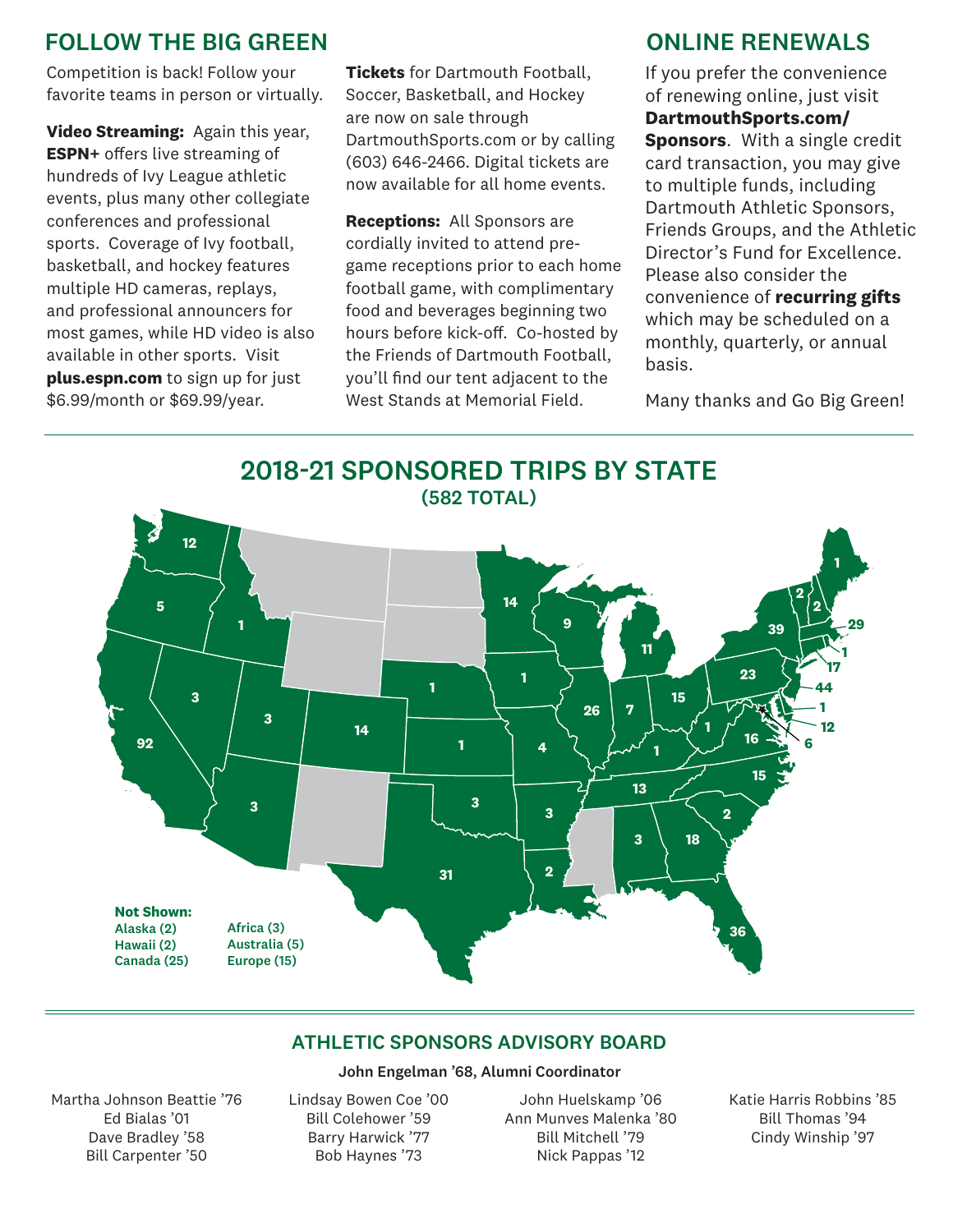### **NOR ROLL OF DONORS** Dartmouth Athletic Sponsors 2020-21

#### $55.000$  or more

#### **Alumni**

Anonymous Margaret Anne Leede W'49 DP Eric Eichler '57 Nancy & Michael Brown '57 DP Nancy & Robert Downey '58 DP Marjorie & Russell Boss '61 DP Thomas Laris '62 Glenda & Fritz Corrigan '64 DP John Engelman '68 Helen & Peter Fahey '68 DP Sandra '72a & Arthur Irving '72a DP Susan & Stephen Mandel Jr. '78 DP Simone & Tench Coxe '80 DP Cecilia & Stuart West '80 Terence & Gail Boudreaux '82 DP Vincent Dowling Jr. '82 DP Laurie & Brian Conroy '86 Christopher Egan '98 Sarah Irving '10 **Parents**

Dorothy Byrne DP Karen & John Krehbiel Jr. DP **Other** Joseph Moglia

#### \$1,200 - \$4,999  **\$1,200 - \$4,999**

**Alumni** Anonymous Judith Cross W'48 W'50 Alan Smith '52 Dorothy & Jerome Goldstein '54 DP John Edison '56 Richard Leaman Jr. '56 Gershen Abraham '58 DP Jerry Manne '58 James Giddens '59 Mary & John Herrick '60 DP Robert M. Phillips '60 Arthur Johnson '61 James McElhinney '61 David Gundy '62 Frank Mori '62 Michael Parish '62

**\$5,000 or more Nancy & John Walters '62 DP \$600 - \$1,199** Olivia & Douglas Floren '63 DP Cheryl & Steven Rosen '63 DP Barbara & Richard Couch, Jr. '64 Karen Kolodny & Hank Amon III '65 DP Douglas Hayes '65 Laura & Sven Karlen Jr. '65 DP Paul Pringle '65 DP Christine & Thomas Rath '67 DP Carol Searle W'67 Lael Kellett '68 Richard Patrick '68 Jill & John Preotle Jr. '68 DP Gary Goodenough '69 Robert Lider '71 Ilene Greenberg & Michael Maynard '71 DP Marsha & Peter Pratt '71 DP Paul Ettari '72 Kenneth Bohlin '75 Linda & Daniel Cummings '75 DP Marianne & David Spalding '76 DP Ann '77 & Mark Beams '77 DP Amy & Jeffrey Crowe '78 DP Joan & Gregory Melvin '78 DP William Petit Jr. '78 DP James Vailas '78 Nancy Murray & James Feuille '79 DP Kathy & Mark Alperin '80 DP Cynthia Biondi '80 DP Stephanie & Charles Jarrett '80 DP Debra Williamson '81 Judith Argentieri W'84 Michael Fadil '85 Joseph Frankhouse '85 Gloria & William Daly III '86 DP Robert Combi '88 Catherine '90 & Philip Harrison '89 Jennifer & Roberto Braceras '91 DP Judith '91 & Kernan Oberting '91 Stacia Smith Branca '94 Cynthia '97 & Christopher Winship '97 Lacary Sharpe '01 **Parents** Juliann & Daniel Cronin, Sr. DP

Sandra & Barry Paxton DP

# \$600 - \$1,199

**Alumni** Parke Sickler\* '51 Ronald Dougherty '54 Daniel McCarthy '54 Carol Mullins W'54 DP Jane & Richard Page '54 DP Schuyler Huntoon '55 Jack Billhardt '56 John Donnelly '57 DP Jane & Josiah\* Stevenson IV '57 DP Lenita & Raymond Robbins '58 DP Tina & William Colehower '59 Joan & Peter Jaffe '59 DP Barry Smith '59 Arthur Kelton Jr. '61 Donald O'Neill '61 Ann & Charles Balch '62 Hugh Johnson Jr. '62 Elizabeth & William Pierce '62 DP Joseph Gathright Jr. '63 Clayton Hering '63 Mary & George Sullivan Jr. '63 DP Christopher Wiedenmayer '63 Maryellen & Frank Herringer '64 DP Matthew Donaldson Jr. '67 Christine & John Blair '68 Edward Heald '68 Wendy & Henry Paulson Jr. '68 DP William Kneisel '69 Cynthia Wolcott '76 & James Scott Jr. '69 DP Andrea Rousseaux & Charles Dorkey III '70 DP Mark Heller '70 Karen & Charles Nearburg '72 DP Susan & Douglas Donahue Jr. '73 DP Mary & William Carpenter '74 DP Christopher Pfaff '74 Barbara & Glenn Reed '75 DP Paul Serenbetz '75

Mark Mullan '76

David Dietze '78

Terry Wilbanks '78 & Michael Carter '77 Marlene & Eric Donnenfeld '77 DP

Leslie & John Moriarty Jr. '78 DP

Mark Sweetser '78 Lisa Mendelson Friel '79 Charlotte & Michael McCarthy '79 DP Shelby & John Saer Jr. '79 DP Steven Terrell '79 Lester Arnold '80 Lawrence Margerum '80 John Casaudoumecq '81 Cynthia & David Edelson '81 DP Charles Cairns '82 Trisha '86 & Kevin Luing '83 Adelaide '86 & Greg Hulbert '86 DP Scott Sandell '86 Robert & Christina Brownell '87 DP Caitlin & Bret Field '89 DP Mike Lazar '91 Richard Winter '91 Cristen & David Tabors '93 DP Jennifer Chadwick & William Thomas III '94 Lorrin '98 & James Tuxbury '97 Joshua Gregg '06 Wilson Handler '07 **Parents**

Susan & Adam Winstanley DP

#### \$300 - \$599 **\$300 - \$599** Up to \$200 - \$200 - \$299

**Alumni**

JoAnn Harper '47a Marjorie Cross W'50 Dorothy McCulloch W'50 DP Ann & John McDonald Jr. '51 DP Jo Ann & Peirce McKee '51 DP Amy & Henry Nachman Jr. '51 DP James Churchill '52 Terence Malone '52 Jane & John Unkles Jr. '52 DP Harriet Warm & Richard Blum '53 DP Harlan Fair '53 Richard Fleming '53 Patricia & Frederick Gieg Jr. '53 DP Jean & Richard Lena '53 DP David Conlan '55 Iris & Robert Fanger '55 DP Carole W'47 & John French III '55 DP Michael Gorton '55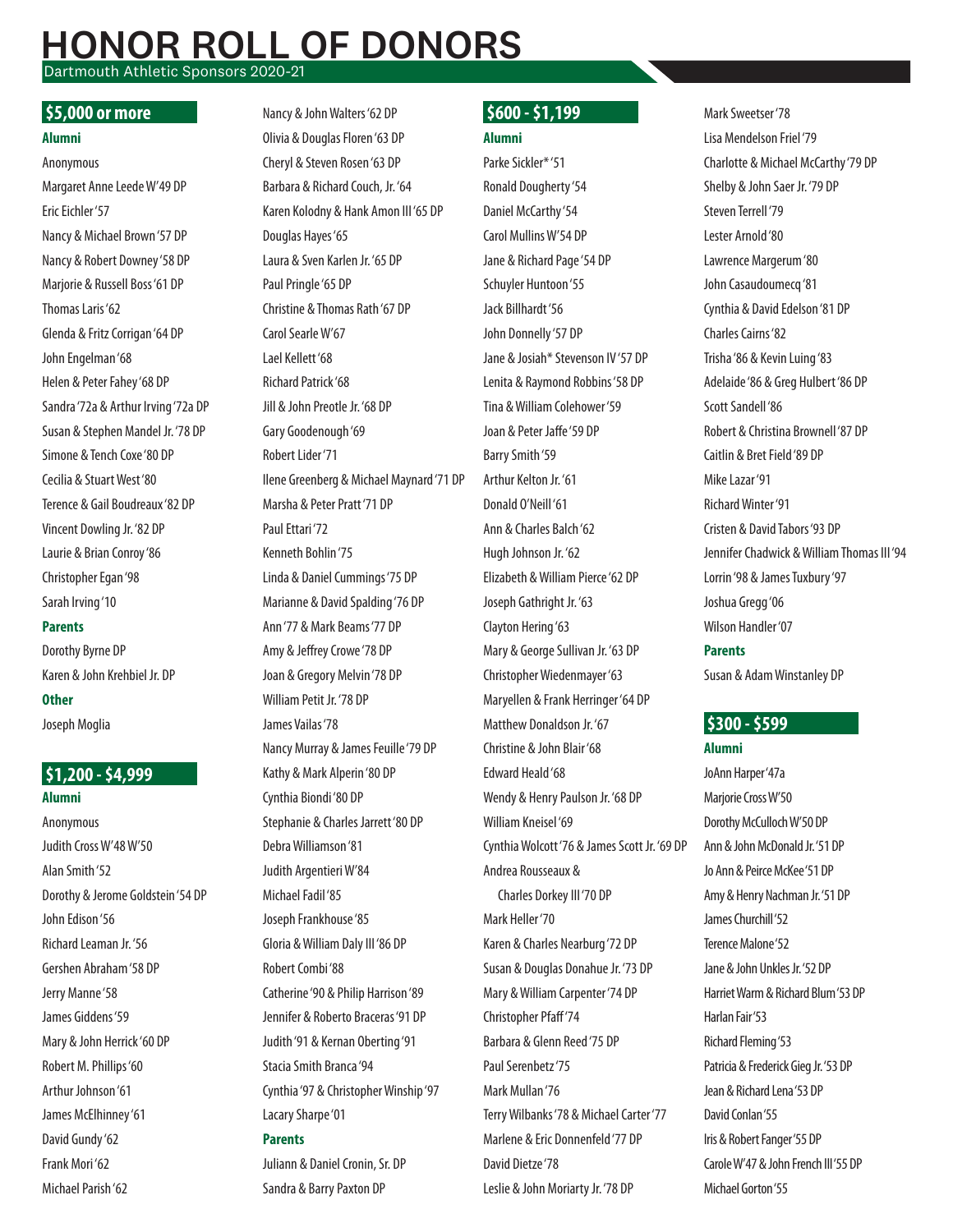# **NOR ROLL OF DONORS**

Dartmouth Athletic Sponsors 2020-21

Elizabeth & James Nelsen '55 DP Connie '75a & Harry Sheehy '55a Lois & Lawrence Scammon Jr. '56 DP Jane Noyes Bancroft W'57 Anne & Duncan Barnes '57 DP William Flood '57 Robert Rex '57 Alan Baker '58 Bruce Gemberling '58 Stanley Cundey Jr. '59 Gail & Stuart Hanson '59 DP Sally & Richard Jaeger '59 DP Eleanor Lacoss W'59 Vicki & James Lust '59 DP Margaret & William Morton, Jr. '59 DP Gerold Wunderlich '59 Richard Chase Jr. '60 Malora & William Gundy '60 DP Hila Lyman W'60 Sandra & Bruce Molinaroli '60 DP Nicholas Muller III '60 Roger Schaefer '60 Dudley Smith '60 Ruth & Peter Bleyler '61 DP Christine & Denny Denniston, Jr. '61 DP John Henry III '61 DP Gerald Kaminsky '61 Gordon Aydelott '62 Elizabeth & Robert Bysshe '63 DP Claire & Samuel Cabot III '63 DP Thomas & Kimberly Hoyt '63a Stephen Lister '63 Theodore Morehouse '63 William Russell III '63 Wayne Sloper '63 Richard Swett '63 Ehney Camp III '64 Kenneth Lapine '64 Louise & Arthur McGinnes '64 DP Emily Fine & Stephen Stein '64 DP Peyton Storli '65 Jane & William Higgins '66 DP Joyce & Paul Killebrew '67 DP Sandra & Robert\*Kugler '67 DP James Cruickshank '68

William Rich '68 DP Linda & Richard Alderson '69 DP Suzanne & Jeffrey Bloomberg '69 DP Barbara & Charles Haldeman Jr. '70 DP Wayne Osmond '70 Allen Barrett Jr. '71 Gregory Fell '71 Belinda & Bruce Tepper Jr. '71 DP Brian Williams '72 Valerie Armento '73 Don Fowls '73 Robert Haynes Jr. '73 William Kellogg '73 William Nisen '73 Sarah Kahn & Richard Routhier '73 DP Bruce Stuart '73 Michael Draznik '74 DP Mary & Frederic Escherich '74 DP Linda & Kirk Hinman '74 DP Marjorie & Matthew Dwyer Jr. '75 DP Mark Hinman '75 Thomas Ribovich '75 DP Albert Tierney III '75 Dorothy & Michael Brait '76 DP Lynn & Robert Ceplikas '78 DP Sherri '82 & Curtis Oberg '78 DP  **\$300 - \$599 Up to \$299** Brendan Cameron '79 Diana & William Conway Jr. '79 DP Timothy Ehrsam '79 Thomas Kuchar '79 Bray '79a & William Mitchell '79 DP Carlyn & Jon Zehner '79 DP Gregory Henry '80 Edward Laux '80 Andrew Sheehan '80 DP Byron Lee Boston '81 Leslie '81 & David Shula '81 DP Richard Monteith '82 Maren Jean Christensen '83 Sheila & Daniel Goggin Jr. '83 DP Charles Goss '84 Lynda & Mark Sachleben '86 DP Nigel & Ayodele Hart '92 Matthew LeBlanc '92

Tracy Hagan Mallory '92

Richard Morgner Jr. '92 David McKeand '92 Roz '93 & Thomas Nieman '92 Cynthia Hansel Sherlock '92 Jennifer '93 & John Goff '93 Brian Eller '94 Michelle '94 & Jason Fortier '94 Jacob Isler '96 Lindsay '00 & Marcus Coe '00 Curtis Peele '00 Katherine & Edward Bialas '01 Margaret '00 & David Chalmers '01 John Huelskamp '06 Kathleen '10 & Justin Pratt '06 **Parents**

Carolyn & Richard Bower DP Margaret Dooley DP Linnette & Randy Garber DP Cristina & Andrew Herskowitz DP Holly Knight & Robert Millar DP **Other**

Ann & Joe Davis Neil Marks Bonnie & Carl Wallin

## Up to \$299

#### **Alumni**

Virginia Allison W'42 DP Stanley Geller\* '47 Anne Hartmann W'49 Douglas Thomson '49 Raymond Truncellito '49 DP Agnes & William Carpenter '50 DP Joel Leavitt '50 DP Michael Choukas Jr. '51 DP Nancy & James Mitchell, Jr. '51 DP Gilbert Mueller Jr. '51 Nancy Mullen W'51 John Skewes '51 Dolores & Haviland Smith, Jr. '51 DP Judith Grocott W'52 Frank Logan '52 William Montgomery '52 JoAnn\* & Charles Queenan Jr. '52 DP Ronald Lazar '53 DP

Anne & Robert Simpson '53 DP Barbaraellen & Mark Smoller '53 DP Kathleen & Robert Collimore '54 DP Lucia Putnam W'54 Milton Aronowitz Jr. '55 Lester Henderson Jr. '55 Allen Keith '55 Kenneth Lundstrom '55 Diana & Douglas Melville Sr. '55 DP Allen Root '55 DP Patricia Veator W'55 DP Carolyn & Glendon French '56 DP Naomi & Philip Lippincott '57 DP John Bennett '58 Ann & David Bradley '58 DP Linda & James Crawford '58 DP Sally & Ralph Manuel '58 DP Robin & Samuel Smith '58 DP James Spence Jr. '58 Linda & John Trimble '58 Thomas Aley, Jr. '59 Elizabeth & Richard Bareuther '59 Ray Becker '59 Kurt Christiansen '59 Donna & John Ferries '59 DP Wayne French '59 Richard Hoehn '59 Charles MacVean '59 Thomas Magill '59 David Marshall '59 C. P. Montgomery Jr. '59 Michael Nolen '59 Peter Schreier '59 Malcolm Swenson '59 Elizabeth & James Wooster III '59 DP Mary & Philip Kron '60 Brooke & James Adler '60 DP Joel Alvord '60 Robert Boye '60 Gordon DeWitt '60 Michael Heitner '60 Gail & David Hiley '60 DP Robert Virostek '60 Kristin & Charles Chapman Jr. '61 DP FJ Eicke '61